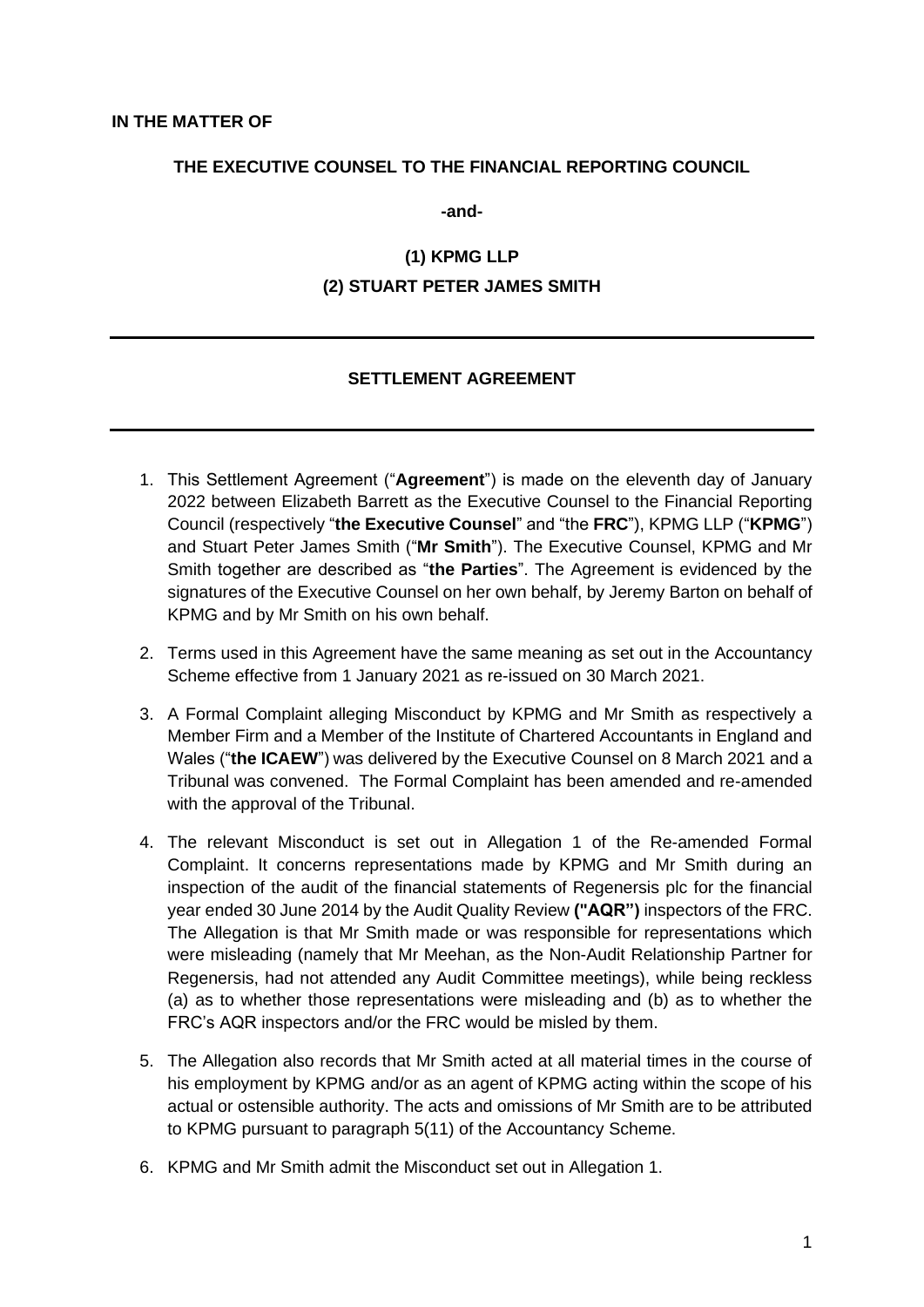- 7. The Executive Counsel and Mr Smith have agreed sanctions appropriate to reflect the Misconduct.
- 8. The Executive Counsel and KPMG have agreed that consideration of sanction in respect of KPMG's liability for Mr Smith's Misconduct should be determined by the Tribunal at the conclusion of the hearing of the Re-amended Formal Complaint.
- 9. The Parties recognise that the determination to be made in respect of this settlement is a matter for the Tribunal member in accordance with paragraph 8(5) of the Scheme.

## **Sanction**

- 10. The Executive Counsel and Mr Smith have agreed the following in respect of sanction for his Misconduct:
	- a. That Mr Smith be excluded from the ICAEW for a recommended period of three years.
	- b. That Mr Smith pay a Fine of £150,000.
	- c. The Fine shall be paid not later than 28 days after the date when this Agreement takes effect.
- 11. In determining the appropriate sanctions the Executive Counsel has had regard to the reasons for imposing sanctions set out at paragraph 9 of the Sanctions Guidance and followed the approach set out in paragraph 18 of the Sanctions Guidance, as set out in summary below.

## **Nature and Seriousness of the Misconduct**

- 12. The Executive Counsel considers that the factors relevant to assessing the nature and seriousness of the Misconduct are:
	- a. The conduct, by an individual approved to conduct audits, caused the FRC, a body tasked with monitoring audit quality by inspecting audits under the regulatory framework for statutory audit established by the Companies Act 2006, to be misled, or risked doing so. The FRC relies on Members of professional bodies to be straightforward in their dealings with the FRC in order for it to be able to carry out its monitoring and inspection functions effectively in the public interest.
	- b. The Misconduct undermined this trust and in so doing put at risk the regulator's ability to protect the public, maintain public and market confidence in the regulatory regime and in the standards and conduct of Members, and deter breaches.
	- c. The Misconduct is therefore plainly very serious.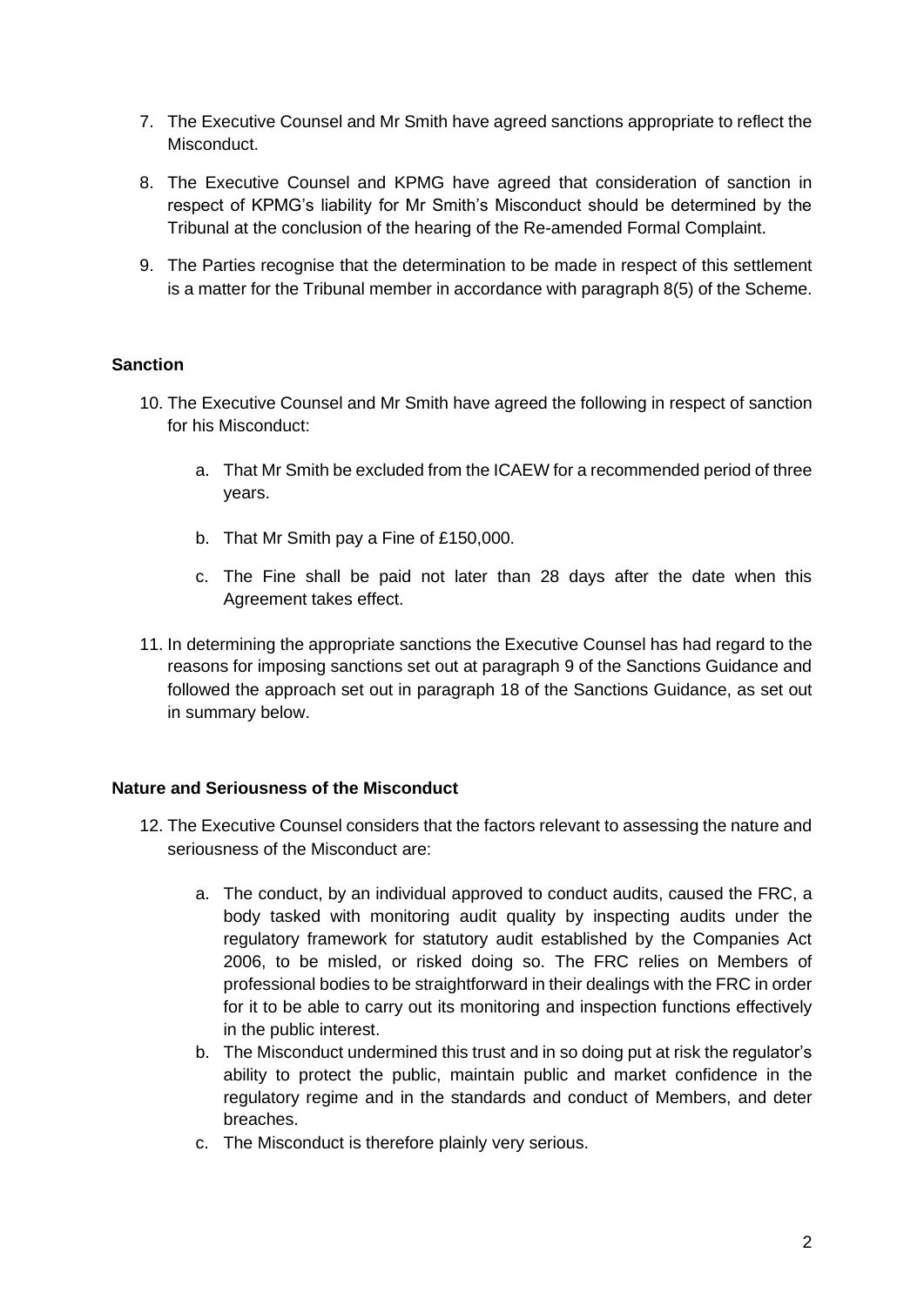- d. The Misconduct involved a breach of the fundamental principle of integrity and was reckless. It is accepted however that the conduct was not dishonest.
- e. At the relevant time Mr Smith was a director of KPMG and the audit engagement partner (as defined in ISA (UK) 220) for Regenersis plc.
- f. The Misconduct was isolated, not repeated, and took place over a short period of a matter of days.
- g. The Misconduct did not involve or cause or put at risk the loss of money.

## **Identification of Sanction**

- 13. In light of the factors identified above the Executive Counsel and Mr Smith have agreed that the appropriate sanctions as regards Mr Smith are as set out in paragraph 10 above.
- 14. The Executive Counsel considers that the factors relevant to identifying the sanction are:
	- a. The Misconduct, involving a lack of integrity in dealings with a regulator, is fundamentally incompatible with continued membership of a Participant and consequently a period of exclusion is required. In this case it is agreed that 3 years is the appropriate period, having regard to the fact that the Misconduct was reckless rather than intentional, and not dishonest, and that it was isolated and over a short period.
	- b. It is appropriate to impose a financial sanction in combination with an order for exclusion having regard to the need to deter members of the accountancy profession from such Misconduct which would have passed undetected but for KPMG having drawn the matter to the FRC's attention.
	- c. The level of the Fine reflects the seriousness of the Misconduct, Mr Smith's remuneration and that KPMG or its insurers will indemnify Mr Smith in respect of any Fine imposed, and is appropriate to act as an effective deterrent.
	- d. The assessment of the sanctions individually and collectively has also taken into account the admissions made by Mr Smith (albeit at a late stage) and to the fact that Mr Smith has been suspended from practice for an extended period.

## **Aggravating and Mitigating Factors**

15. The Executive Counsel considers that there are no aggravating or mitigating factors that have not already been considered as part of the assessment of the seriousness of the Misconduct and that make it necessary to adjust the sanctions determined to be appropriate.

## **Adjustment for deterrence**